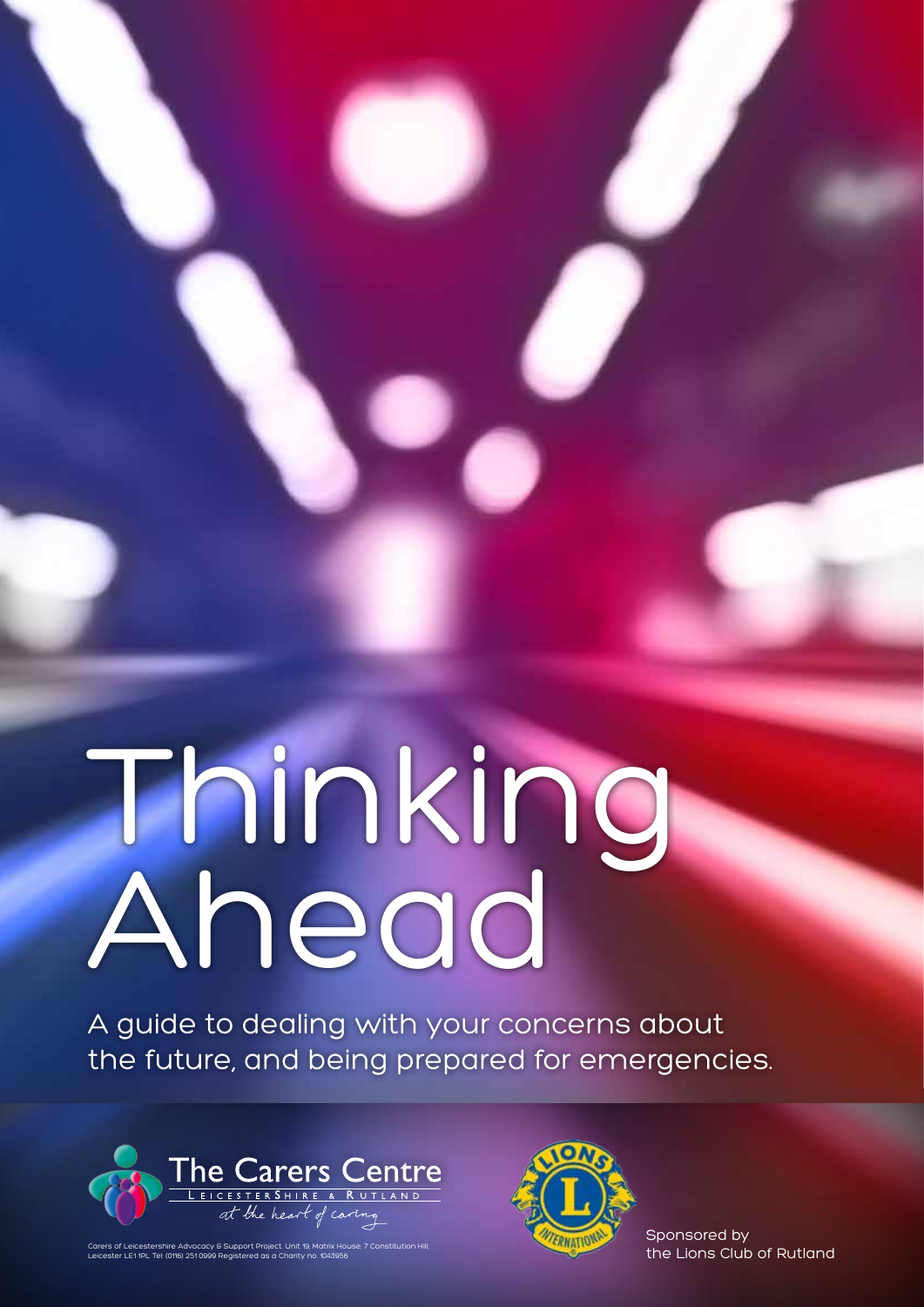#### **Contents**

- **2** The Lions Club of Rutland
- **3** Thinking Ahead
- **3** First Steps…
- **3** Avoiding Injury
- **4** Some situations…
- **5** Other Ways of Avoiding Injury
- **6** ICE
- **7** Keeping Records
- **9** Medical Emergencies
- **9** First Aid
- **9** Overdoses
- **9** Heart Attack
- **10** Stroke
- **10** Hospitalisation
- **11** "Grab Bag"
- **11** Carer Breakdown
- **12** Incapacity and Death
- **12** So… There you have it… Almost…
- **13** Action Plan
- **14** Carers Emergency Plan
- **16** Sources of Help
- **16** Out of Hours



The Lions Club of Rutland was created in 1975 and is part of the International Association of Lions Clubs, also known as 'LCI'.

LCI is the largest service organisation in the world with over 46,000 Clubs in 207 countries and a total of 1.4 million members. Since inception, Rutland Lions have contributed many thousands of pounds each year to help local organisations and individuals.

 In conjunction with other clubs, we also support National and International projects and appeals - this includes Lions Clubs International responses to disasters throughout the world.

Rutland Lions are delighted to have been able to support The Carers Centre by contributing towards the cost of production of this excellent Carers Centre handbook for its clients in Leicestershire and Rutland.

#### Mike Crosland, President 2016-17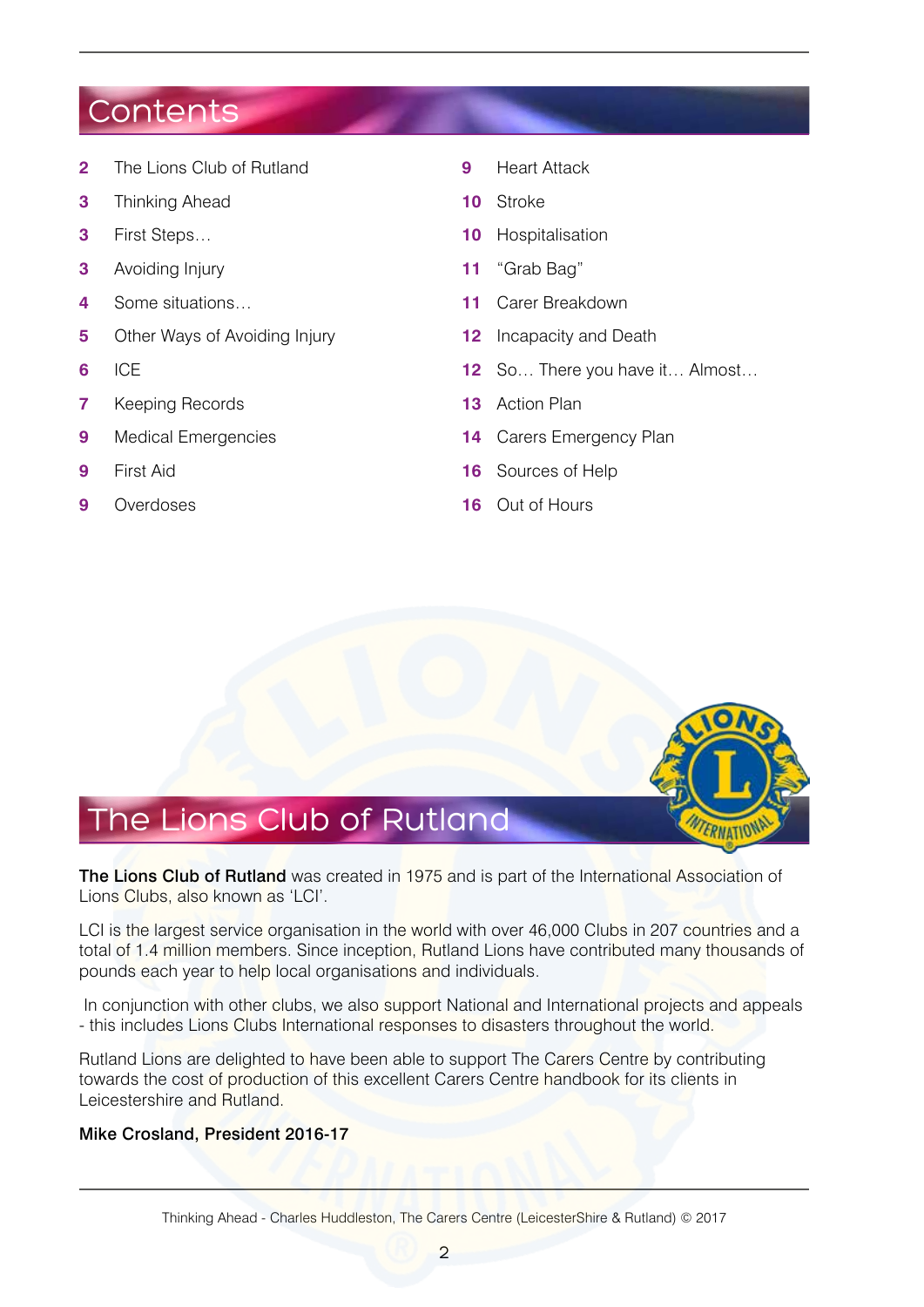## Thinking Ahead

At some stage in their lives, everyone will face an emergency situation. It's probably much more likely that it will happen to a carer than anyone else, because of the nature of their lives.

Carers worry about everything to do with emergencies – and worse – happening, but often feel powerless to prevent them, or to reduce their impact. But actually a lot can be done to make life a little less fraught when the inevitable happens.

The important thing is to think ahead positively. Know that while some things are unavoidable, others can be prevented. And those that can't can be made a little less daunting with a little thought and preparation.

This booklet gives some ideas you can try. They won't all work for everyone, but hopefully you can find something in here that will help you.

### First Steps…

The first thing is that you need to recognise that your wellbeing is at least as important as the wellbeing of those you care for. The reason is simple: if you don't look after yourself, you won't be able to carry on caring for them. It's really that simple. Here's why.

Carers often tell us that their biggest fear is "What would happen to (the people I care for) if something happens to me first?"

Looking after your own wellbeing will help to prevent this from happening – or at the very worst, delay it and give you time to prepare for the future. Carers are more prone to illness and injury than the rest of the population – especially back injuries. So let's start there.

## Avoiding Injur

Back injuries are very common, especially among carers. For many years, there were 200,000 injuries a year in the NHS alone! This was caused by poor moving and handling techniques, which is why we now see so many hoists in hospitals.

Carers are highly likely to have back problems – more than half of carers have a back injury. So we have to think carefully about what we do when we're caring.

There are lots of situations where we might find ourselves leaning or stretching further than we should, trying to help the person we care for and accidentally putting ourselves at risk while we're doing it. It's important when lifting anything, or helping someone to move, that we think about our position and posture.

A proper training course on moving and assisting people will show you what to do, but here's a quick tip. Try standing upright with your feet about 12 inches apart, but stand loosely so that your knees are free to bend. That's called a stable base for moving an object or helping someone else. Leaning to one side, or backwards/forwards, only a little, and you feel less stable – it's harder to maintain your balance. If you feel that it's getting more difficult, the chances are you're putting your back at risk of injury. Try to stay within that range and you'll be at less risk of injury.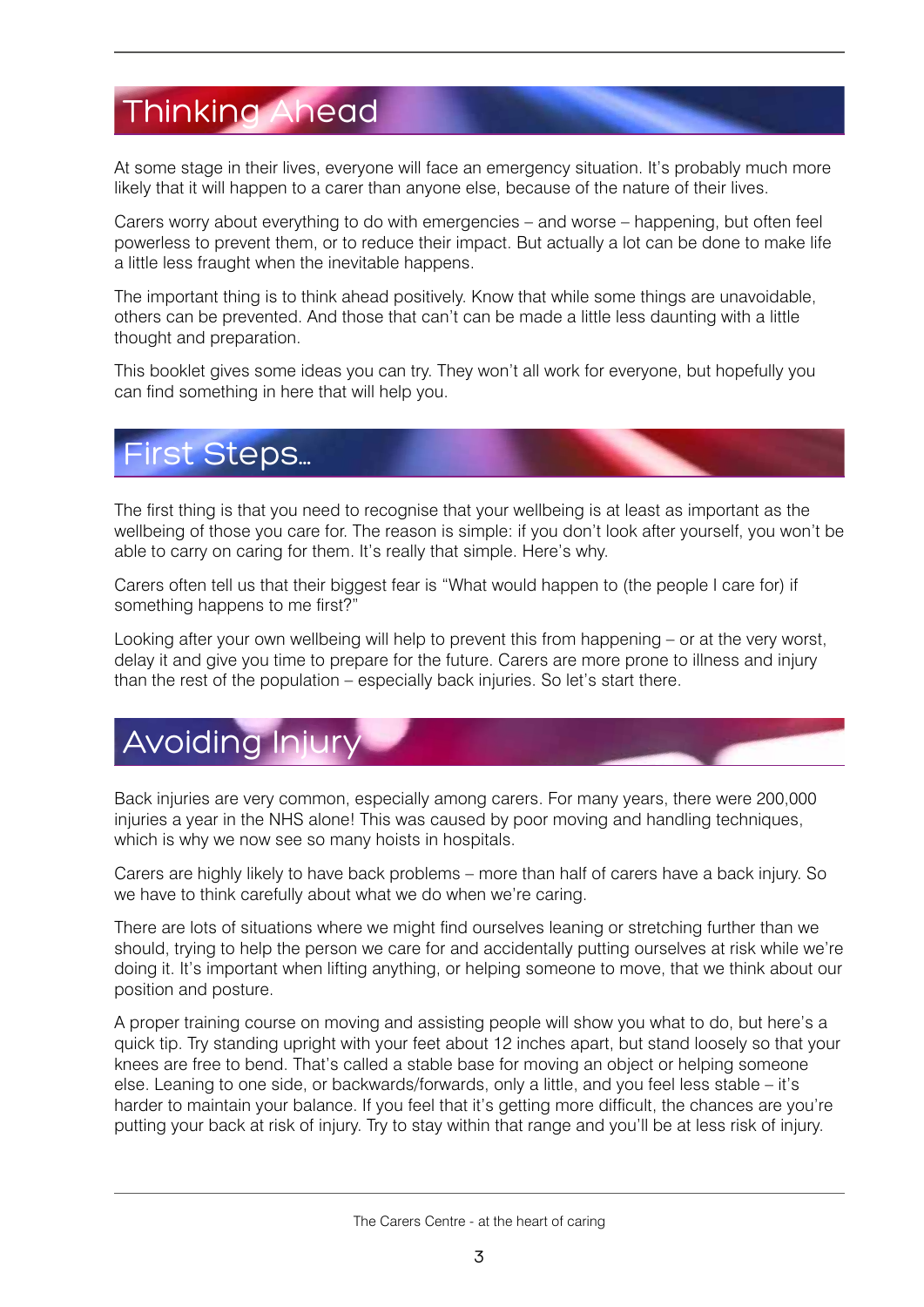So now for a few examples of risky situations. Are any of these familiar?

- Getting a wheelchair into and/or out of the car good lifting technique is really important. Bend your knees instead of your back and hold the wheelchair close to your body.
- Better still, can you obtain a ramp to wheel the chair into the car, or have a hoist fitted?
- Leaning over to do up a seatbelt try handing the belt to the person you care for so they can pass it to you. Get in the seat next to them so you don't have to stretch. They can hand the belt to you and you can slot it into the lock. It may take slightly longer, but you won't be putting your back at risk.
- Helping the person you care for at bath or shower are there aids that would help? An obvious idea is a non-slip bath mat. But there are other aids, such as a bath seat or shower chair, or possibly a step for getting into the bath. Perhaps a grab rail?
- Helping them on or off the toilet Toilet areas are often cramped and it's very difficult to get in and help in any safe way. Grab rails or portable frames can help with this. A raised seat can make it easier to get up.
- Helping them get comfortable in bed, or get out of bed or back into bed. "Monkey bars" or bed frames can help with getting into or out of bed. Sliding sheets can help someone move about into a more comfortable position.

You can ask for help via adult social care services: ask for an Occupational Therapy assessment.

Another cause of back injuries is stopping a fall or helping the person get up after a fall.

Whatever you do, **don't** try to stop a fall. The chances are very high that you will both be injured – potentially severely. The worst part of this is that one of you will be unable to help the other and you could both suffer long-term injuries as a result. It may seem really harsh, but it's probably better to let the person fall and help them as quickly as you can afterwards.

## Some situations…

The person you care for has had a fall, and can't get up. Their condition means that it's hard to tell whether they're hurt or not. What should you do?

- First: DO NOT move them. You might worsen an injury you don't know about.
- Make sure they're comfortable and cover them over with a blanket or quilt, or a dressing gown. The floor is about 5 degrees cooler than waist height, and they may get cold. The ground outside is even colder and there is a risk of hypothermia. If you're outside, try to cover them with a coat, try to keep them from getting wet or cold. There's also a risk that they will go into shock if there's an injury you don't know about.
- Try to reassure them. Keep talking to them while you keep them warm and try to assess whether they are injured or not. Get them to talk with you and try to keep them from panicking.
- Dial 111 NHS Direct. They will help to work out what needs to happen next. They may ask questions that would show whether or not the person is injured. If it's still uncertain, they will arrange for an ambulance. When you call, have your caree's medical information handy. For example, they will need to know if the person you care for has osteoporosis, as this greatly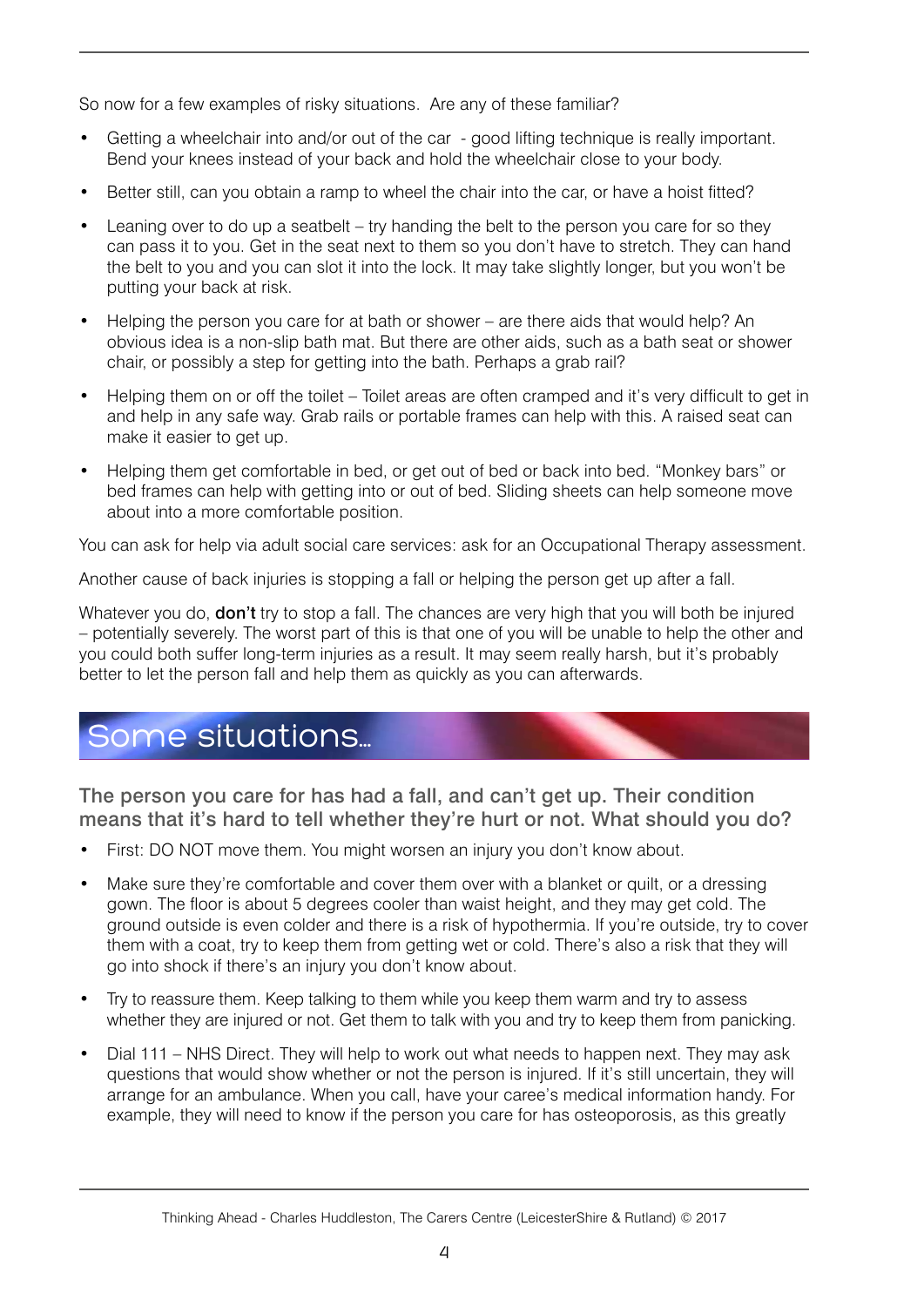increases the risk of fractures.

- If you're outside, it's probably best to dial 999 because of the risk of hypothermia. The ground is always much colder than the air around you, except on hot, sunny days.
- If indoors, they may advise you to use a stool or chair to help the person you care for to get up, if possible. They'll talk you through each stage.

#### Helping someone out of a chair

- If you've had training, you will be able to do this yourself. If you haven't, ask for information about this kind of training – most often called "moving and handling" training.
- It's also worth finding out about aids or equipment that will help. It's far better if the person you care for can use equipment to help them to remain independent. Again, this is something an Occupational Therapist can help with.

#### Helping someone who is stuck in the bath

- Drain the bath, do what you can to help them get dry, and cover them with something that will keep them warm.
- You may be able to call on a neighbour or friend who is nearby, but this may not be the best way unless you and your neighbour have had training in moving and handling.
- Dial 111 for advice. NHS Direct is designed for these sorts of problems and can call for an ambulance if required.
- Prevent the problem by finding out about bath aids and adaptations that might help.

#### Preventing falls

- You can ask your GP for a referral to the Falls Clinic. They can help identify what would help prevent falls. This may be some simple exercises, or aids and adaptations.
- Sometimes a change of medication may help. It's worth asking for a medication review with your pharmacist, or with your GP.
- Footwear can be a cause of falls, especially slippers. They may be "worn in" and comfortable, but are they worn out and likely to cause trips or slips?

## Other Ways of Avoiding Injury

Sometimes carers feel that they were "dropped" into the caring role without warning, and they found ways that worked for a time…but as time wears on, the caring role gets more difficult. Carers tend to start caring alone, and find themselves struggling over time.

When you first start caring, it's easy to fall into the many traps on the way:

- Doing everything to "save time"
- Taking on all the tasks that the person you care for used to do
- Not asking for help because you should be able to cope with it, right?

Wrong. But we'll come to that in a moment…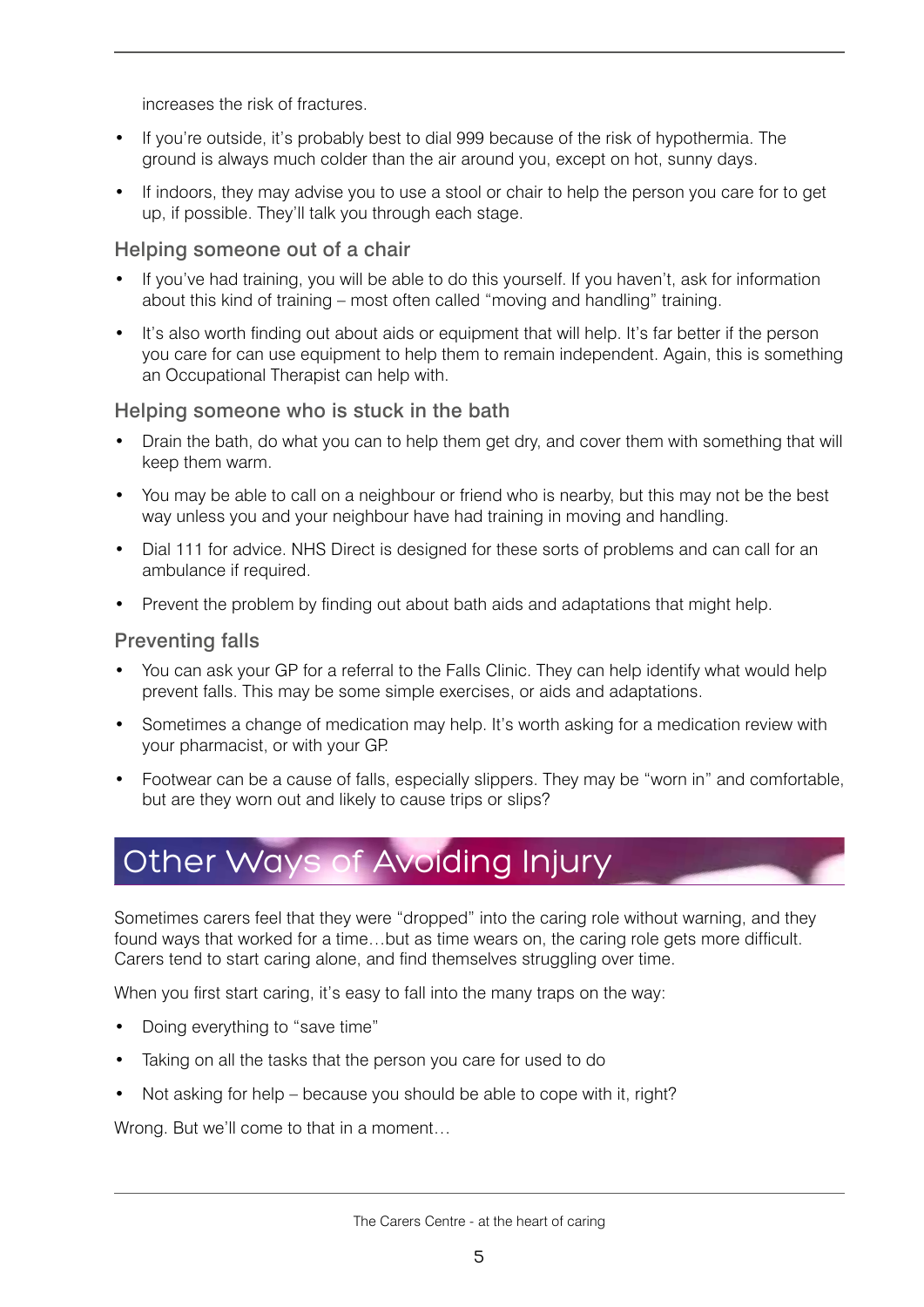It's really important that the person you care for takes on responsibility for **things they can do**. There are plenty of reasons for this, but the obvious ones are to make sure that they keep the skills they have (and maybe learn new ones), and to stop you taking on more than you need to. It also prevents your relationships from changing to "nursing" instead of "partner/family/friend". And, in the long run, it will save time and effort.

*Ok…now back to "coping with it".* Because asking for help can make you feel like a failure.

Except… if you ask for help before things get desperate, you'll need less help and be able to cope better for longer. It makes far more sense to get help early. The old saying "A stitch in time saves nine" has never rung more true than when talking about caring.

Some carers – or the people they care for – might feel that once a "professional" gets involved, they will be forced to accept services they do not want, that they will have no choice, or that the person being cared for will be forced to go into a care home.

*That is very unlikely to happen.* Care homes are expensive and are a "last resort" option. Social Care services are keen to support people to remain in their own homes, and to be helped to remain as independent as possible. And there are independent services that can help you to discuss your concerns and to get the help you need.

The fact is that carrying on alone is far more likely to damage your health. It's far better to ask for help earlier, because "low level" support can make a real difference.

Help that might be available includes:

- Aids or equipment examples might be a hoist or a medication reminder. Or possibly a door alarm.
- Training to cope with a particular health need, or to protect your back, or deal with stress there are many possibilities
- Advice and Information there are many organisations that can help with this, depending on your information needs.
- Support groups places you can go to for advice, information, social contact, training, and a range of other services
- Services possibly through a "direct payment". This might be a care service, for example.

Contact your local Adult Social Care service for help. The details are at the back of the booklet.



This stands for "*In Case of Emergency*." It's used in two ways.

Firstly, it's recommended that people put ICE in front of the name of a contact on your telephone that you would want to be contacted in an emergency situation.

Your phone would have to be unlocked for this to work: if you lock your phone, why not have a piece of card or a note in your purse or wallet with the contact details of that person?

The other use is that emergency personnel know when visiting a home to check the fridge for a small plastic container that holds vital medical and other information about the person in the household. All you have to do is set one up and mark it "ICE".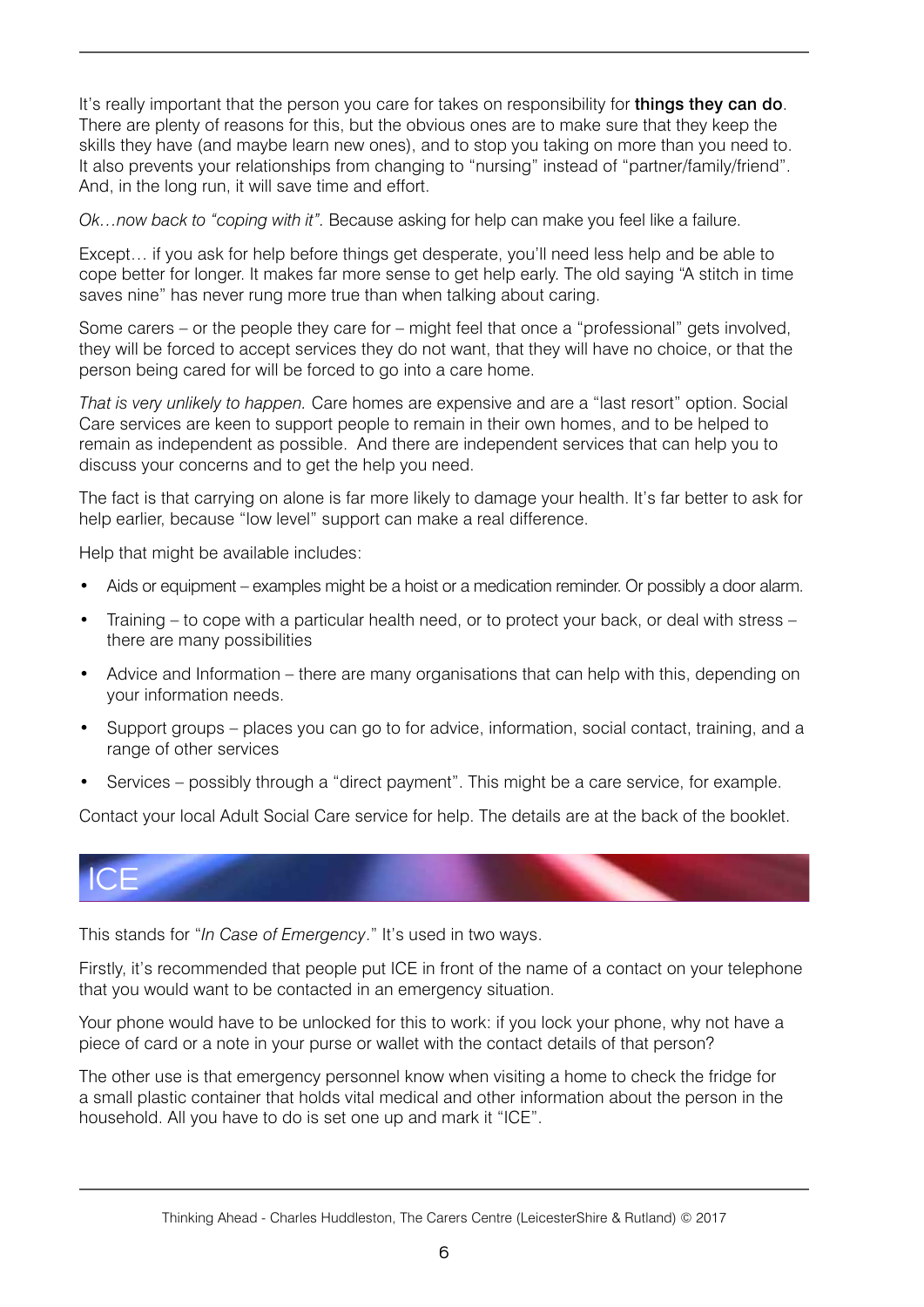#### Playing Safe with Medication

If the person you care for is forgetful, or likely to make serious mistakes over their medication (whether it's deliberate or not), it's important to make sure that all medication is locked away safely. That gives you peace of mind and makes it much more likely that the person you care for will stay safe.

#### Keep Information Handy…

…About your cared-for's health conditions and medication.

Write it on card or print off copies from your computer. This could be really useful to medics if they need to treat the person you care for in an emergency, and saves time.

Keep several copies that you can take with you whenever you're out together or have to go to hospital. And they could carry a copy or two themselves. Always make sure you have more than one available. Here's an example:

## Keeping Records

#### John Taylor

Date of Birth 4th April 1962. 4, The Willows, Leicester LE20 3BN

#### **Conditions**

- Type 2 diabetes
- High Blood Pressure
- Asthma

#### Medication

- Metformin Slow Release 2000mg daily, taken in the morning with food
- Ramipril 5mg daily, taken in the morning
- Salbutamol inhaler, 100mcg per puff. Up to two puffs per dosage, PRN (as needed)
- Budesonide Turbohaler, 100mcg twice daily (morning and evening)

If a care company assists with medication, they keep a record of what was given, and when. It's because so many people are involved in the person's care, there's a record that shows that they have – or have not – had their medication.

It's probably a good idea to do it yourself, too. The reasons are a bit different, but similar...

- If the person you care for forgets whether they've had their medication, you can show them.
- You can keep track of whether or not you've given their medication on time. Some people are on so many different drugs it's hard to keep track – this makes it easier.
- It's easier to show professionals what's going on with your cared-for's medication.
- If care workers start to get involved, it will be easier to get used to the arrangements if you already have something in place.
- You can write a reminder next to each drug about what to do if the person you care for misses a dose.
- And, in an emergency, handing the chart over to the medics will reduce the chances of an overdose (or missing a dose) because there's an up to date record of what's been administered and when. It might also help them to decide on appropriate treatment. For example, if someone has a stroke they may wish to give a "clotbusting" drug, but if the person you care for is on treatment that means this would be dangerous, they can avoid making things worse.

There's a sample chart overleaf.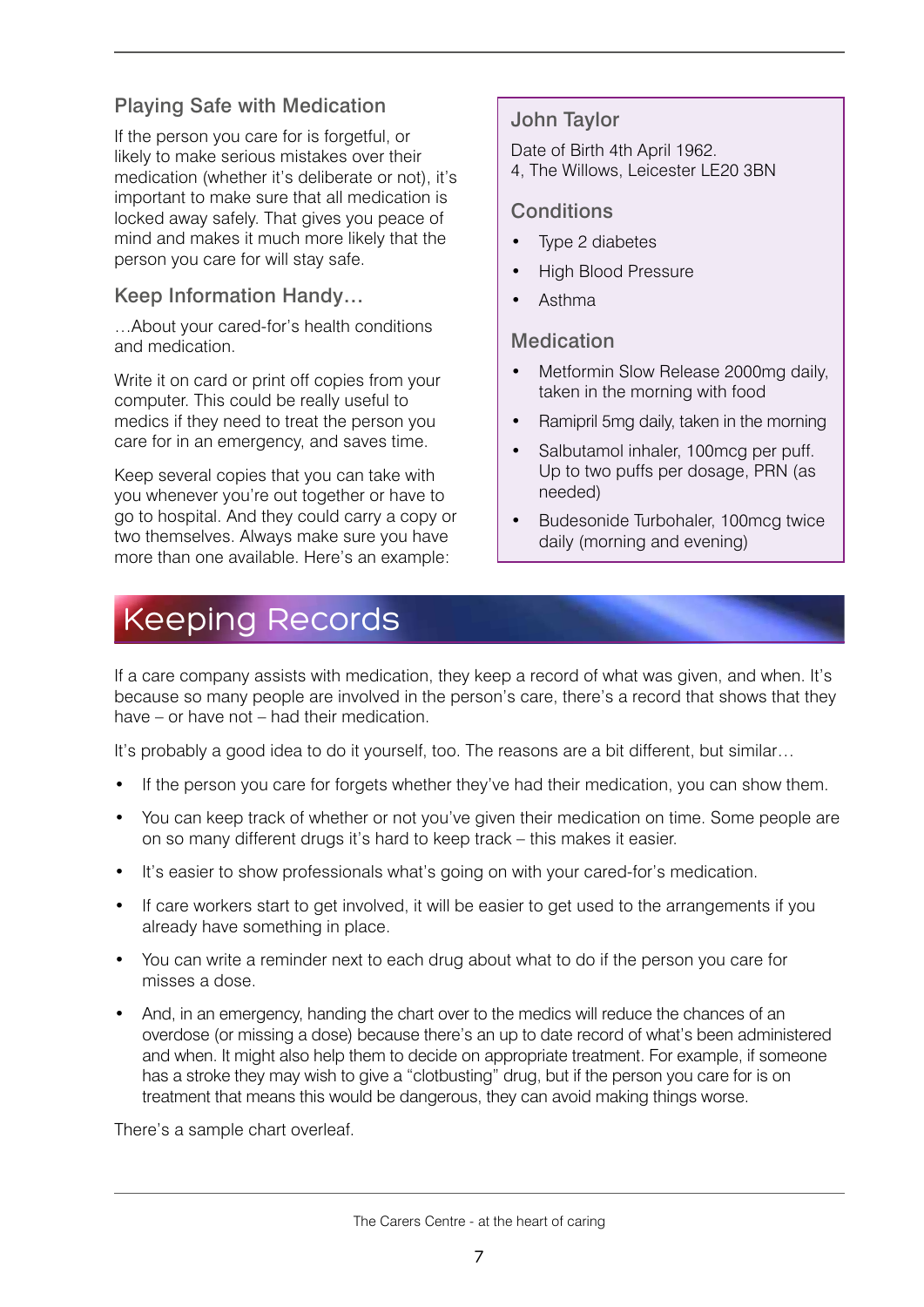#### Medication Administration Record (MAR CHART)

| <b>Medication</b> | <b>Dosage</b> | <b>Times</b>     | $M$   T |  | WTF | S | S |
|-------------------|---------------|------------------|---------|--|-----|---|---|
|                   |               | <b>Breakfast</b> |         |  |     |   |   |
|                   |               | Lunch            |         |  |     |   |   |
|                   |               | Dinner           |         |  |     |   |   |
|                   |               | Evening          |         |  |     |   |   |

| Medication | <b>Dosage</b> | <b>Times</b>     | $M \mid$ |  | $W$ $T$ | l F. | S |  |
|------------|---------------|------------------|----------|--|---------|------|---|--|
|            |               | <b>Breakfast</b> |          |  |         |      |   |  |
|            |               | Lunch            |          |  |         |      |   |  |
|            |               | Dinner           |          |  |         |      |   |  |
|            |               | Evening          |          |  |         |      |   |  |

| <b>Medication</b> | <b>Dosage</b> | <b>Times</b>     | $M \mid$ |  | $W$ $T$ | ÆF7 |  |
|-------------------|---------------|------------------|----------|--|---------|-----|--|
|                   |               | <b>Breakfast</b> |          |  |         |     |  |
|                   |               | Lunch            |          |  |         |     |  |
|                   |               | Dinner           |          |  |         |     |  |
|                   |               | Evening          |          |  |         |     |  |

| Medication | <b>Dosage</b> | <b>Times</b>     | $M$ $T$ |  | WTF | S. |  |
|------------|---------------|------------------|---------|--|-----|----|--|
|            |               | <b>Breakfast</b> |         |  |     |    |  |
|            |               | Lunch            |         |  |     |    |  |
|            |               | Dinner           |         |  |     |    |  |
|            |               | Evening          |         |  |     |    |  |

| <b>Medication</b> | <b>Dosage</b> | <b>Times</b>     | $M \mid$ |  | $W$ $T$ | l F. | S |  |
|-------------------|---------------|------------------|----------|--|---------|------|---|--|
|                   |               | <b>Breakfast</b> |          |  |         |      |   |  |
|                   |               | Lunch            |          |  |         |      |   |  |
|                   |               | Dinner           |          |  |         |      |   |  |
|                   |               | Evening          |          |  |         |      |   |  |

| Medication | <b>Dosage</b> | <b>Times</b>     | $M$   T | $W$ $T$ $F$ | <sub>S</sub> |  |
|------------|---------------|------------------|---------|-------------|--------------|--|
|            |               | <b>Breakfast</b> |         |             |              |  |
|            |               | Lunch            |         |             |              |  |
|            |               | Dinner           |         |             |              |  |
|            |               | Evening          |         |             |              |  |

If you want a copy of this that you can use yourself, please contact us.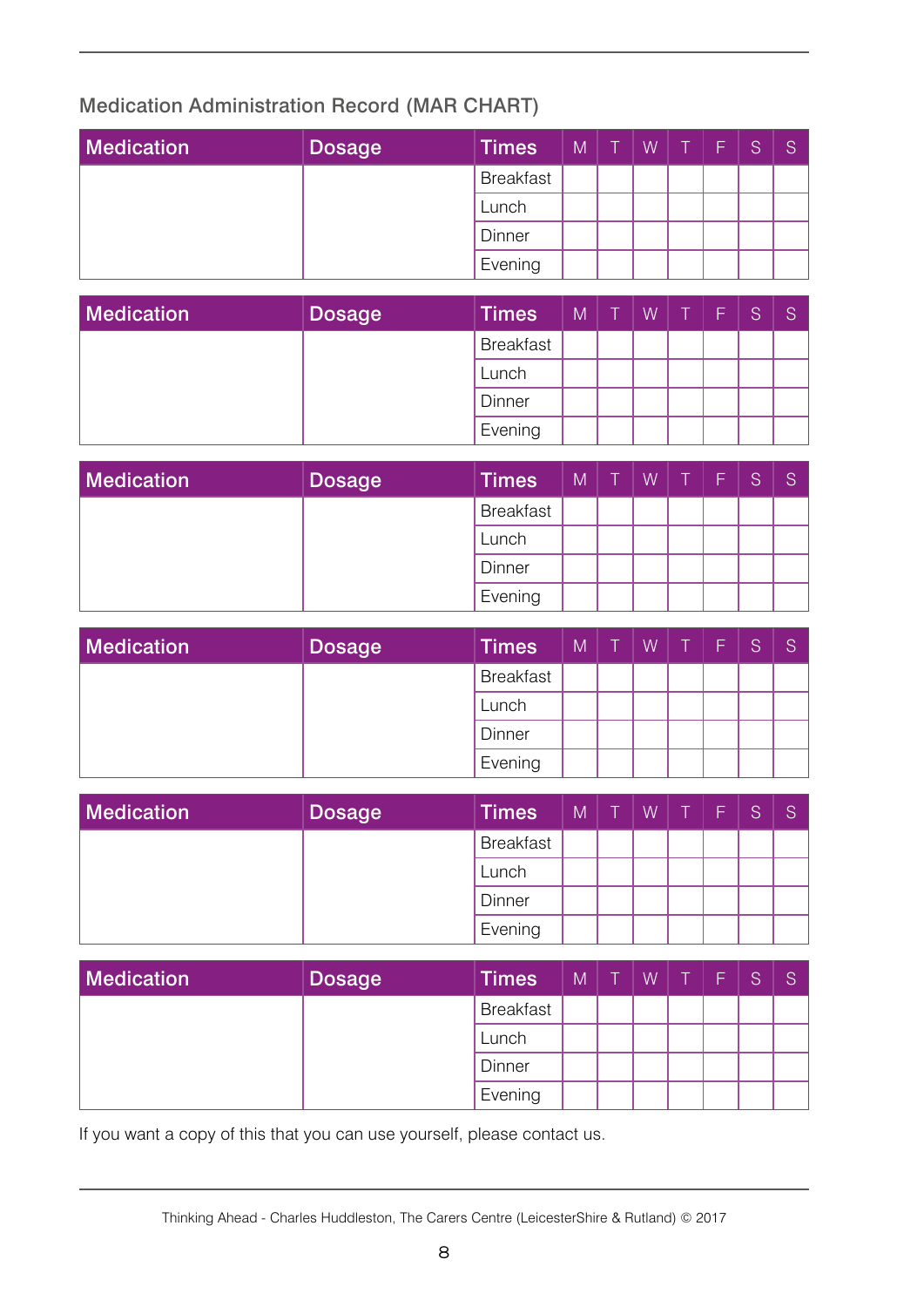## Medical Emergencies

These come in many forms. We're concentrating on some of the more common ones here…

## First Aid

It's always a good thing to know what to do in a situation where First Aid is required. There are courses available in some areas, and some organisations offer free courses for carers.

Better still, find out as much as you can about the person you care for's medical conditions and any emergencies that might come from that. For example, you need to know what to do for someone with a heart condition, or diabetes, or asthma, especially if they are having difficulties that prevent communication. Your doctor can help.

### **Overdoses**

If you have any reason to believe that the person you care for may have taken more than the prescribed dose of any of their medication, get advice at once. NHS Direct (111) should be your first port of call as it's a 24 hour service.

- Don't wait for symptoms if you do, it could be too late. The sooner you get advice, the more likely you will be able to avoid harm.
- Have full information handy about the medication. Especially if you know which one they've taken, how much they've taken and how long ago.
- Follow any instructions you are given completely.
- If they have taken the medication some time ago and are displaying symptoms such as drowsiness, bruising, or breathing difficulties – DIAL 999 immediately and follow instructions completely.

# Heart Attack

Heart attacks are caused by a blood clot cutting off blood flow to the heart muscles. It's referred to as a "myocardial infarction." It is considered a medical emergency.

Symptoms can include:

- Chest pain. This may feel like the chest is being pressed or squeezed by a heavy object. Pain can spread from the chest to the jaw, neck, arms (most often the left) and back. It's possible that there will be chest pain and a tingling sensation in the arm or hand.
- Shortness of breath
- Feeling weak or lightheaded or both
- Overwhelming feelings of anxiety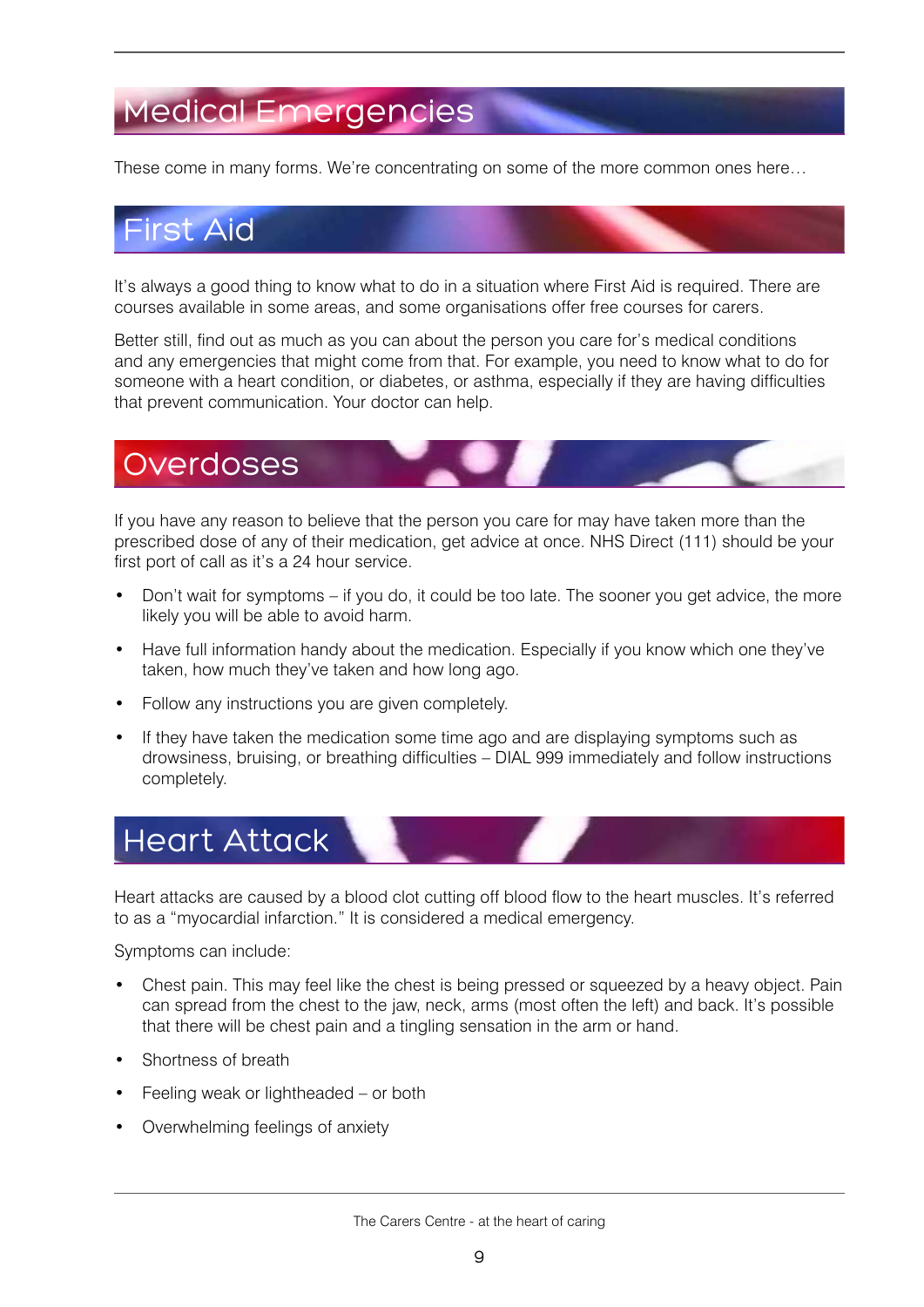Not everyone will experience severe chest pain. The pain can often be mild and mistaken for indigestion – it's the combination of symptoms that matters.

If someone is having a heart attack – dial 999 and follow any instructions you're given. It can make all the difference to the person you're helping.

## **Stroke**

A stroke is caused by a disturbance in the blood supply to the brain, usually either by a blood clot or a "bleed". Again, this is considered a medical emergency.

Symptoms can include:

Face - has their face fallen on one side? Can they smile?

Arms – can they raise both arms and keep them raised?

Speech – is their speech slurred?

Time to call 999 if any one of the above signs is present – or more, obviously.

Other symptoms might also indicate a stroke but are usually combined with the above:

- Sudden loss of vision or blurred vision in one or both eyes. Sometimes affects vision in the side affected by the stroke.
- Sudden weakness or numbness on one side of your body or in a leg
- Sudden memory loss or confusion (this may come before any other stroke signs)
- Sudden dizziness, unsteadiness or a sudden fall, especially with any of the other symptoms.

If any of the "FAST" symptoms occur, with or without the others, dial 999. The sooner the person you care for receives treatment, the better.

#### Hospitalisation

Some people who need care spend a lot of time in hospital due to the severity of their condition, or because they fall often.

Some hospitals have special arrangements for carers and it's worth asking on the ward. They may have relaxed visiting hours, or special parking arrangements, for example. Leicester's three main hospitals work to their "Carers Charter", which includes offering fewer restrictions on visiting, regular drinks during ward rounds, car parking reductions and for carers staying for long periods during the day, meal vouchers.

Expectant mothers are advised to have a "hospital bag", or "grab bag", with everything they're likely to need in hospital – but other people might also find it easier. This is a really good idea for anyone who is likely to be hospitalised at a moment's notice. So what should go in one of these?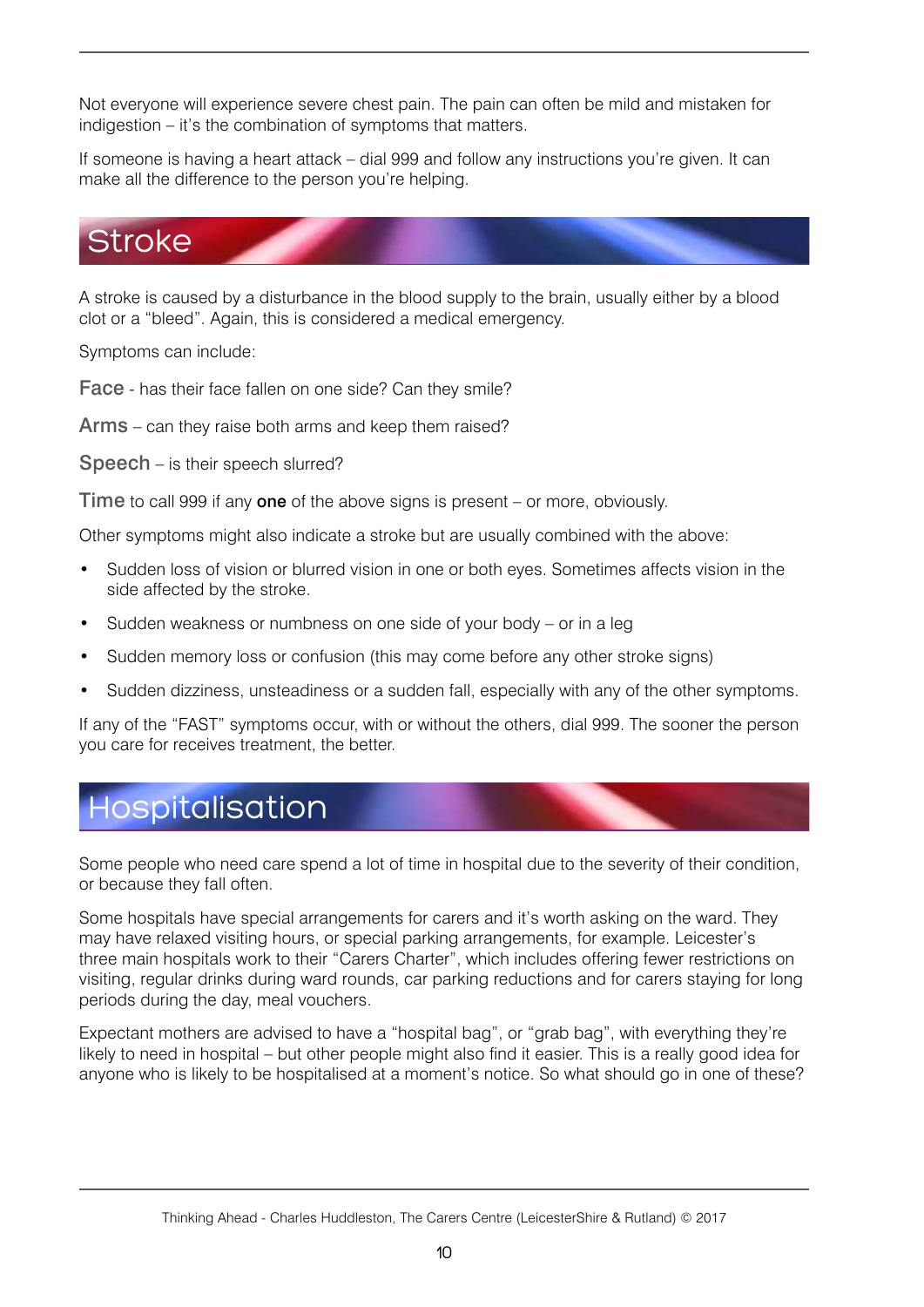## "Grab Bag"

A lot depends on the needs of the person you care for. But here are a few suggestions:

- 2-3 days' worth of clothes
- At least 2 sets of nightwear
- Dressing gown
- Slippers (if the person is mobile)
- A week's worth of medication
- Up to date list of medication and health issues at least 3 copies for handing out
- Charger or battery pack for mobile phone/tablet
- Cash preferably in coins: enough to buy a few magazines or similar. Notes are too easy to lose.
- Puzzle books and a pen
- Something to read
- You may also need to pack some items for you if you're likely to be staying with the person you care for, perhaps in a smaller bag for yourself.

You'll also need to take the up to date Medication chart so that they know what has already been administered, and their mobile phone (or tablet computer if they have one).

These are just suggestions. No doubt you can think of some other ideas to suit the person you care for.

#### Carer Breakdown

Carers fall ill. It's a fact of life. It would be silly not to think about it – and even sillier not to plan for it!

- Some of the things we've discussed here will help like the "MAR" charts that tell everyone what medication the person you care for takes.
- Make sure you have a couple of days' worth of meals in the freezer in case you're unable to cook for a day or two.
- If you have family who may be able to help in an emergency, talk to them about it **before** any emergency happens. Plan who will do what so that everyone knows about it.
- If there is no one who can help in your family, make sure you have a Carers Assessment. As part of this there should be an emergency plan so that you know what will happen while you're incapacitated.
- You need to think about the longer term future, too. Caring situations never stay the same. Either you or the person you care for may develop additional health needs that change your ability to cope.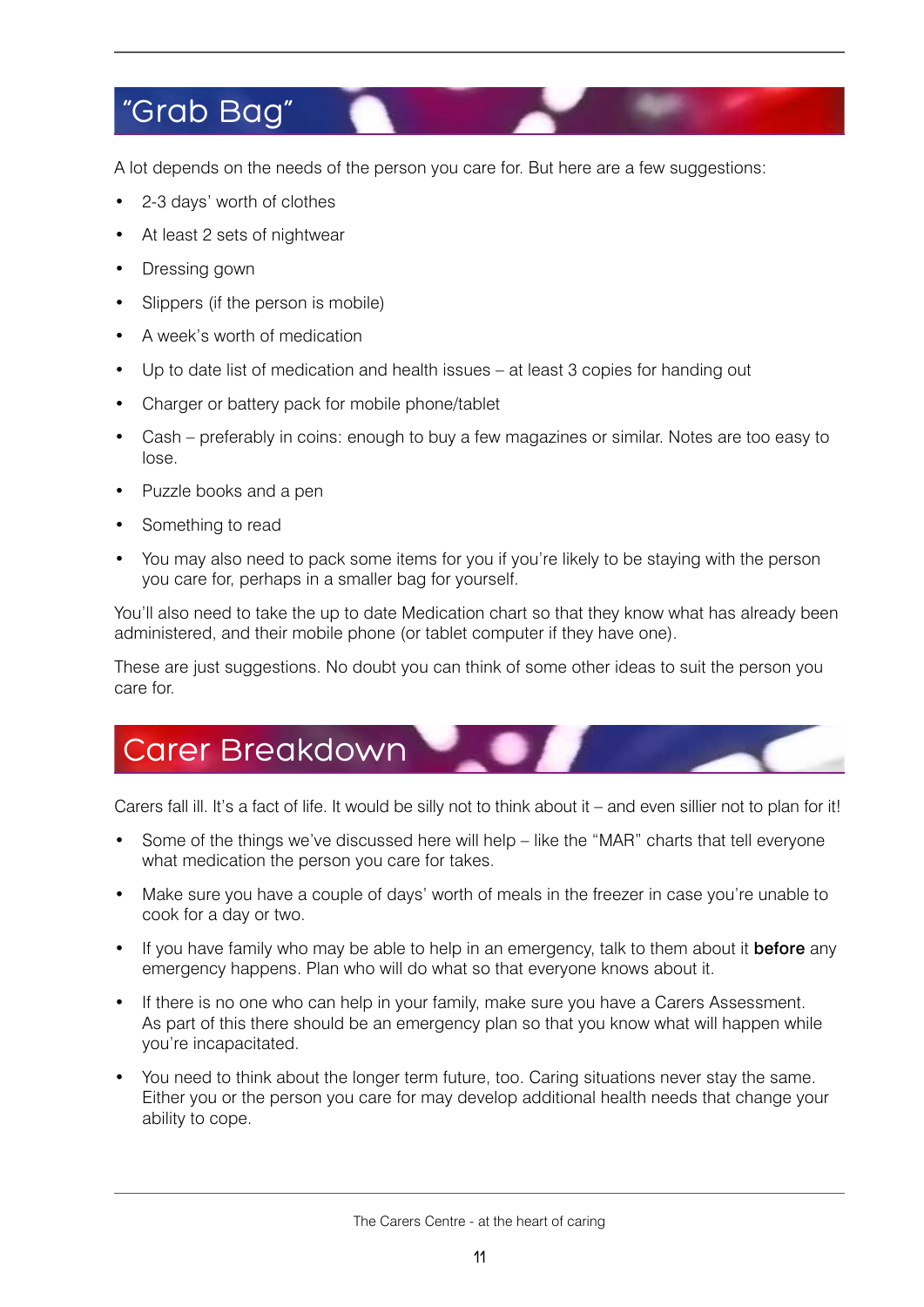## Incapacity and Death

It's worth considering getting the appropriate Power of Attorney sorted out so that if you lose capacity, or the person you care for loses capacity, there is someone who can act for you or them. See https://www.gov.uk/power-of-attorney/overview for more information.

It's also worth writing a will to make sure that things happen the way you want them to when you die. Most people don't have a will and it can cause all sorts of legal wrangles among family members.

Most lawyers can help with this, and there are will writing organisations that specialise in this sort of thing. Most of them can advise you on the best way to take this forward.

Funeral plans are also increasingly popular: effectively, a person can pay for their funeral in advance at the current cost for a funeral. There's then nothing to pay when the time comes. Most funeral directors are involved in this sort of scheme. Unlike some forms of insurance, this sort of preparation is not treated as capital by the DWP.

### So… There you have it…Almost…

Thanks for reading this pack. We hope it's helped. But there's one thing you need to do.

Start planning!

Go through the pack again and start planning what you can do to make life a bit easier.

Here's an example:

| Date | <b>Problem</b>                          | <b>Action</b>                                                                                      | <b>Update</b>                                                  |
|------|-----------------------------------------|----------------------------------------------------------------------------------------------------|----------------------------------------------------------------|
| 23/1 | 2-3 days' worth of food for<br>freezer. | Cook in bulk for a couple<br>of days or buy ready meals 25/1. Buy selection of<br>for the freezer. | Days' worth cooked on<br>ready meals for one day<br>next shop. |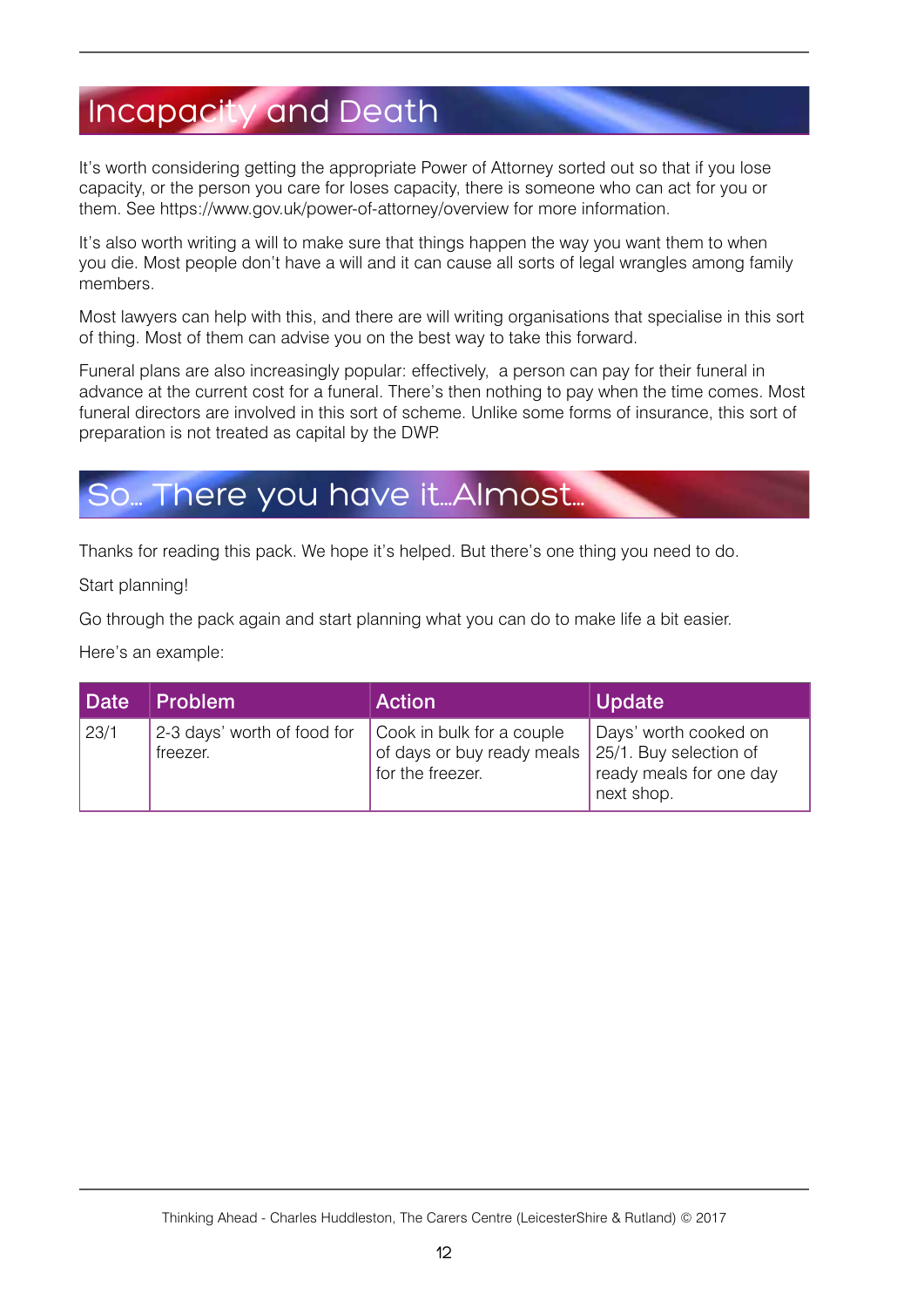## Action Plan

| Date | Problem | Action | Update |
|------|---------|--------|--------|
|      |         |        |        |
|      |         |        |        |
|      |         |        |        |
|      |         |        |        |
|      |         |        |        |
|      |         |        |        |
|      |         |        |        |
|      |         |        |        |
|      |         |        |        |
|      |         |        |        |
|      |         |        |        |
|      |         |        |        |
|      |         |        |        |
|      |         |        |        |
|      |         |        |        |
|      |         |        |        |
|      |         |        |        |
|      |         |        |        |
|      |         |        |        |
|      |         |        |        |
|      |         |        |        |
|      |         |        |        |
|      |         |        |        |



We've talked about planning for emergencies. Overleaf is a form that might help you with this.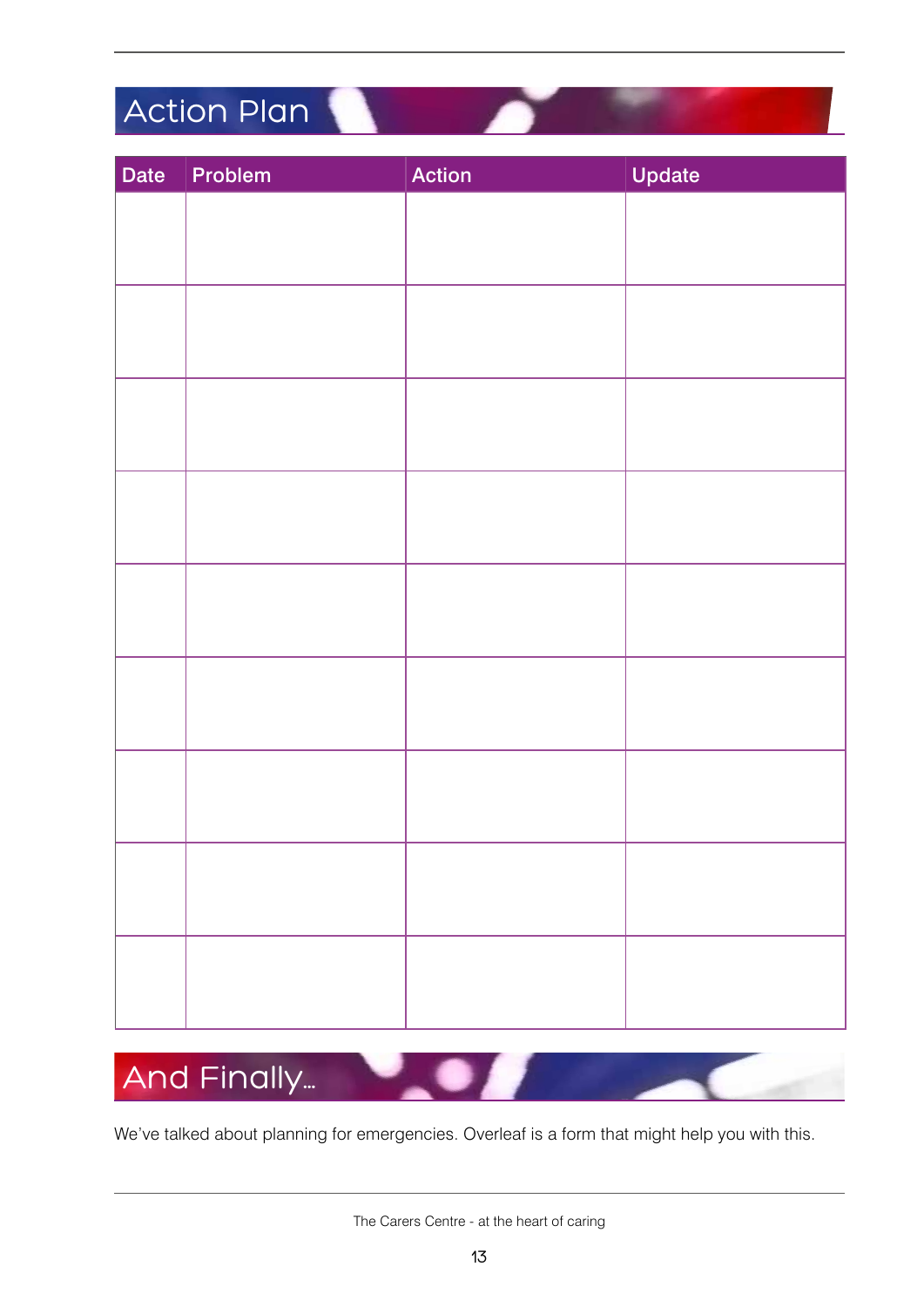## Carers Emergency Plan

Emergencies can happen at any time. It can help to be prepared. Think about everything you do as a carer and use this template to help you to plan what needs to be done.

| Your name:                                                                                                                                                                                                                                                            | Name of the person, or people you care for.<br>Please give the names they prefer to use: |
|-----------------------------------------------------------------------------------------------------------------------------------------------------------------------------------------------------------------------------------------------------------------------|------------------------------------------------------------------------------------------|
| Health problems of each<br>person you care for:<br>If their health problem is triggered by<br>something (such as epilepsy caused<br>by flashing lights, allergies to food,<br>pets, foods to avoid with medication<br>etc.), tell us here                             |                                                                                          |
| Who can help when things go<br>wrong?<br>This can be family, neighbours, care<br>agencies, social services - but make<br>sure you talk about it with them first!<br>Please list names and tel nos, in the<br>order you wish to contact them, and<br>include their GP) |                                                                                          |
| Medication - dosages and<br>times<br>Ask The Carers Centre about<br>Medication Charts that will help with<br>this                                                                                                                                                     |                                                                                          |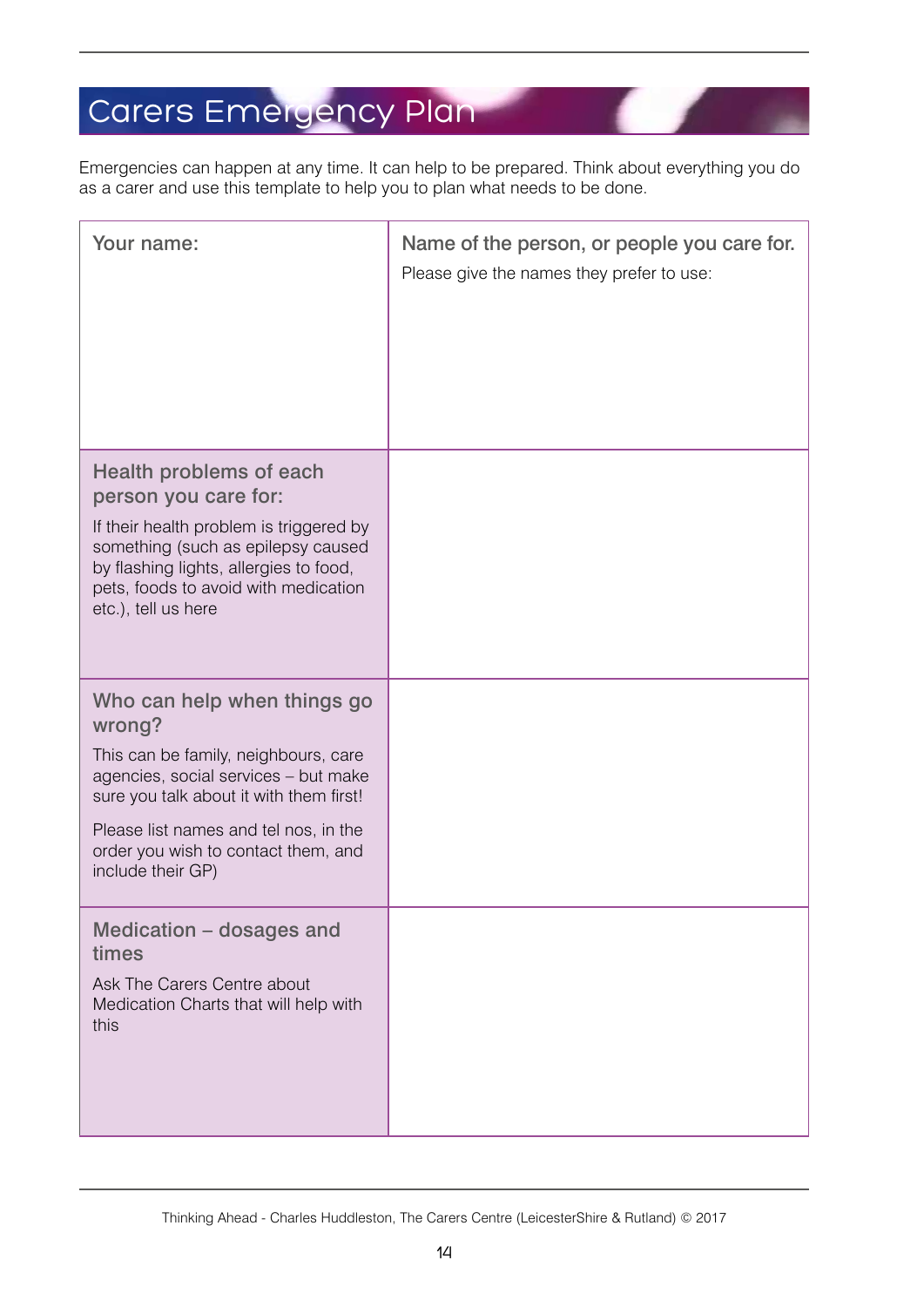| <b>Communication needs:</b><br>Do they need glasses, hearing<br>aids? Speech problems or other<br>communication difficulties? What<br>helps? e.g. short sentences, simple<br>words, slower speech, writing out<br>messages?                       |  |  |  |  |
|---------------------------------------------------------------------------------------------------------------------------------------------------------------------------------------------------------------------------------------------------|--|--|--|--|
| Any continence issues:                                                                                                                                                                                                                            |  |  |  |  |
| <b>Care Routines:</b><br>Daily routine, what help they need to<br>carry out tasks.<br>Mealtimes, bedtimes. Preferred<br>activities?<br>Is there any paperwork (care plan?)<br>that can be kept with this?                                         |  |  |  |  |
| <b>Likes and Dislikes:</b><br>Food and drink, things that<br>frighten them, things that cause<br>increased behavioural problems, TV<br>programmes, radio programmes,<br>animals, noisy/crowded<br>environments, bright or flashing<br>lights, etc |  |  |  |  |
| Make sure that this plan is kept in a handy place that others know about. Keep this plan in a<br>folder with:                                                                                                                                     |  |  |  |  |

- Medication Charts that you're using now
- Current Care Plans and Assessments
- Any other information that would be useful in an emergency.

Give copies of these to all your emergency contacts (with blank Medication Charts)